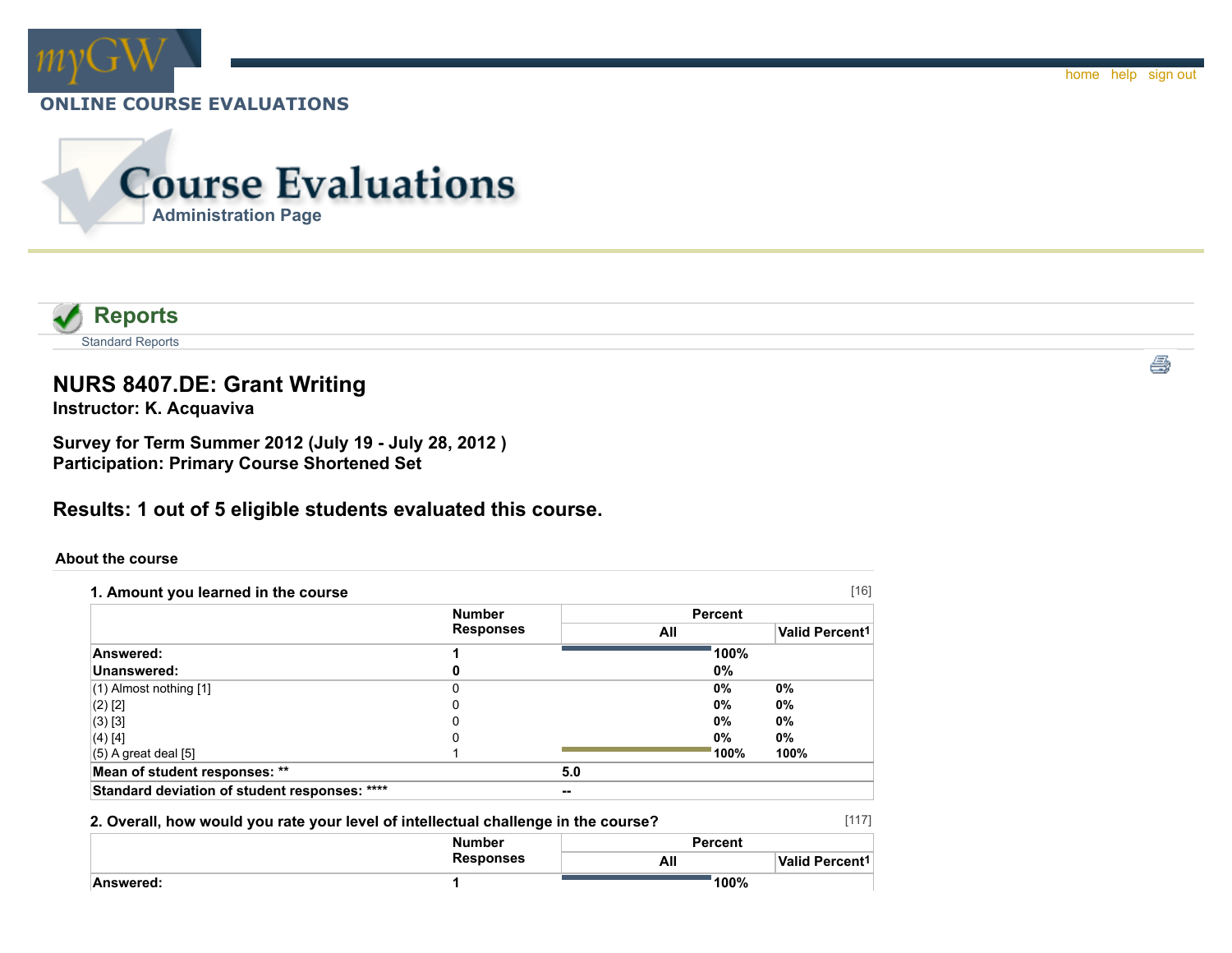| Unanswered:                                   |   |     | 0%    |       |
|-----------------------------------------------|---|-----|-------|-------|
| $(1)$ Not at all challenged $[1]$             |   |     | $0\%$ | 0%    |
| $(2)$ [2]                                     | u |     | $0\%$ | 0%    |
| (3) [3]                                       |   |     | $0\%$ | $0\%$ |
| $(4)$ [4]                                     |   |     | 0%    | 0%    |
| $(5)$ Very challenged $[5]$                   |   |     | 100%  | 100%  |
| Mean of student responses: **                 |   | 5.0 |       |       |
| Standard deviation of student responses: **** |   | --  |       |       |

## **3. Amount of effort / work required was:**

|                                               | <b>Number</b>    |     | <b>Percent</b> |        |  |
|-----------------------------------------------|------------------|-----|----------------|--------|--|
|                                               | <b>Responses</b> |     | All            |        |  |
| Answered:                                     |                  |     | 100%           |        |  |
| Unanswered:                                   |                  |     | 0%             |        |  |
| $(1)$ Very little $[1]$                       |                  |     | 0%             | 0%     |  |
| $(2)$ [2]                                     |                  |     | 0%             | $0\%$  |  |
| $(3)$ [3]                                     |                  |     | 0%             | 0%     |  |
| $(4)$ [4]                                     |                  |     | 0%             | 0%     |  |
| $(5)$ A great deal [5]                        |                  |     | 100%           | 100%   |  |
| Not applicable / No opinion [x]               |                  |     | 0%             | $\sim$ |  |
| Mean of student responses: **                 |                  | 5.0 |                |        |  |
| Standard deviation of student responses: **** |                  | --  |                |        |  |

## **4. Overall, how would you rate your level of engagement in the subject matter?**

|                                               | <b>Number</b>    |     | <b>Percent</b> |                       |
|-----------------------------------------------|------------------|-----|----------------|-----------------------|
|                                               | <b>Responses</b> | All |                | <b>Valid Percent1</b> |
| Answered:                                     |                  |     | 100%           |                       |
| Unanswered:                                   |                  |     | 0%             |                       |
| $(1)$ Not at all engaged $[1]$                |                  |     | $0\%$          | $0\%$                 |
| $(2)$ [2]                                     | 0                |     | $0\%$          | 0%                    |
| $(3)$ [3]                                     |                  |     | $0\%$          | $0\%$                 |
| $(4)$ [4]                                     |                  |     | $0\%$          | $0\%$                 |
| $(5)$ Very engaged [5]                        |                  |     | 100%           | 100%                  |
| Mean of student responses: **                 |                  | 5.0 |                |                       |
| Standard deviation of student responses: **** |                  | --  |                |                       |

## **5. Increased conceptual understanding and/or critical thinking.**

|                                               | <b>Number</b> |     | <b>Percent</b>        |        |
|-----------------------------------------------|---------------|-----|-----------------------|--------|
| <b>Responses</b>                              | All           |     | <b>Valid Percent1</b> |        |
| Answered:                                     |               |     | 100%                  |        |
| Unanswered:                                   |               |     | 0%                    |        |
| $(1)$ Not at all $[1]$                        |               |     | 0%                    | 0%     |
| $(2)$ [2]                                     |               |     | 0%                    | $0\%$  |
| $(3)$ [3]                                     |               |     | 0%                    | $0\%$  |
| $(4)$ [4]                                     |               |     | 0%                    | $0\%$  |
| $(5)$ A great deal [5]                        |               |     | 100%                  | 100%   |
| Not applicable / No opinion [x]               |               |     | 0%                    | $\sim$ |
| Mean of student responses: **                 |               | 5.0 |                       |        |
| Standard deviation of student responses: **** |               | --  |                       |        |

[129]

[118]

[123]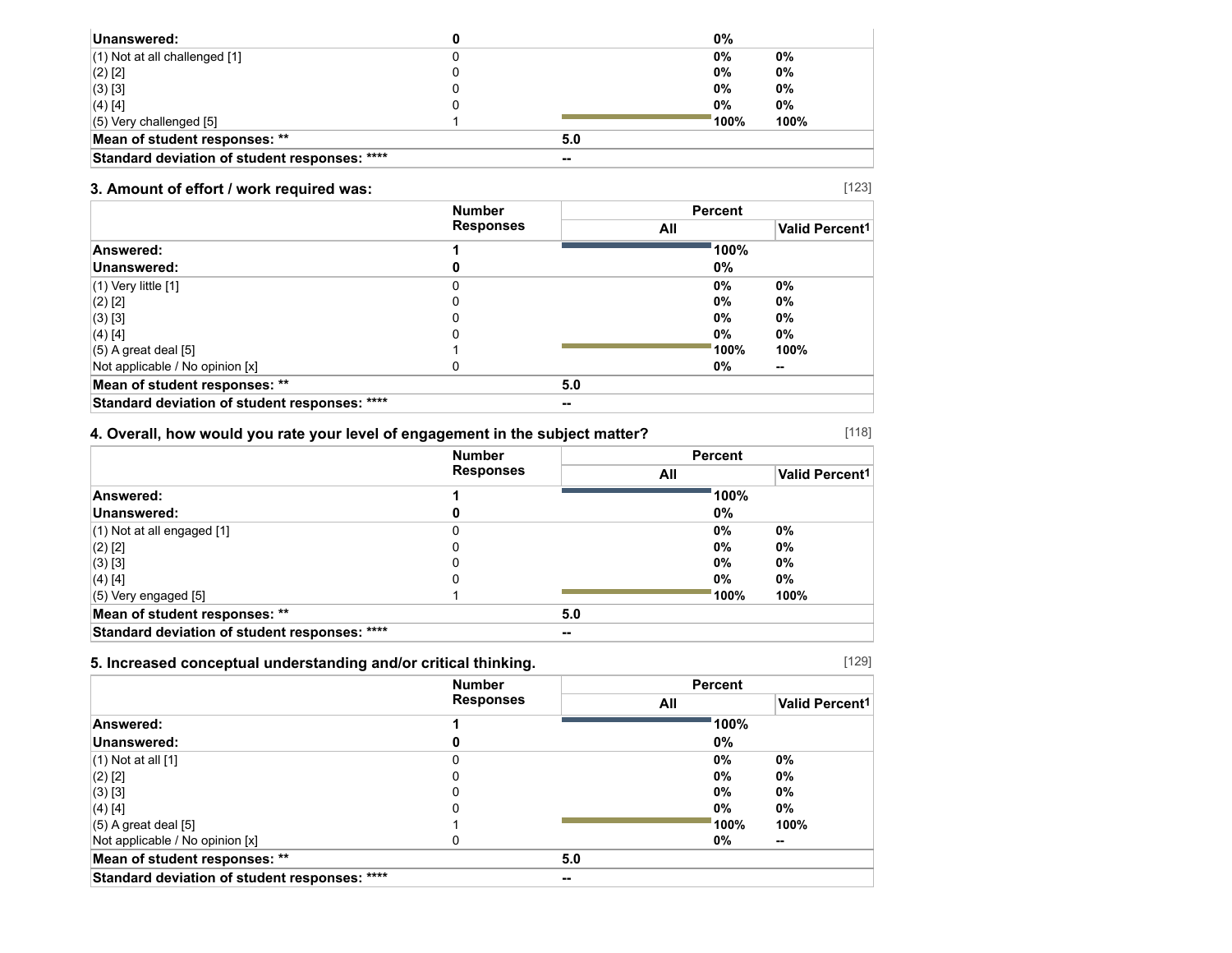## **6. Course content was organized in a manner that facilitated learning.**

|                                               | <b>Number</b>    |     | <b>Percent</b> |                       |
|-----------------------------------------------|------------------|-----|----------------|-----------------------|
|                                               | <b>Responses</b> | All |                | <b>Valid Percent1</b> |
| Answered:                                     |                  |     | 100%           |                       |
| Unanswered:                                   |                  |     | 0%             |                       |
| $(1)$ Not at all $[1]$                        | U                |     | 0%             | 0%                    |
| $(2)$ [2]                                     | Ω                |     | 0%             | 0%                    |
| $(3)$ [3]                                     |                  |     | $0\%$          | 0%                    |
| $(4)$ [4]                                     |                  |     | $0\%$          | $0\%$                 |
| $(5)$ Completely $[5]$                        |                  |     | 100%           | 100%                  |
| Not applicable / No opinion [x]               |                  |     | 0%             | --                    |
| Mean of student responses: **                 |                  | 5.0 |                |                       |
| Standard deviation of student responses: **** |                  |     |                |                       |

[15] **7. Number of hours per week outside of class typically spent doing readings, assignments, reviewing notes, writing papers, studying for exams**

|                            | <b>Number</b>    | <b>Percent</b>                    |
|----------------------------|------------------|-----------------------------------|
|                            | <b>Responses</b> | Valid Percent <sup>1</sup><br>All |
| Answered:                  |                  | 100%                              |
| Unanswered:                | o                | $0\%$                             |
| Less than one hour or none |                  | $0\%$<br>--                       |
| 1-2 hours                  | 0                | 0%<br>--                          |
| 3-4 hours                  | 0                | 0%<br>--                          |
| 5-6 hours                  | 0                | 0%<br>--                          |
| 7-8 hours                  |                  | 100%<br>--                        |
| $ 9-10$ hours              | 0                | 0%<br>--                          |
| More than 10 hours         | 0                | 0%<br>--                          |

## **8. Overall rating of the course**

|                                               | <b>Number</b><br><b>Responses</b> |     | <b>Percent</b> |                            |
|-----------------------------------------------|-----------------------------------|-----|----------------|----------------------------|
|                                               |                                   | All |                | Valid Percent <sup>1</sup> |
| Answered:                                     |                                   |     | 100%           |                            |
| Unanswered:                                   |                                   |     | 0%             |                            |
| $(1)$ Poor $[1]$                              | 0                                 |     | $0\%$          | $0\%$                      |
| $(2)$ [2]                                     | 0                                 |     | $0\%$          | 0%                         |
| $(3)$ [3]                                     | 0                                 |     | $0\%$          | $0\%$                      |
| $(4)$ [4]                                     |                                   |     | $0\%$          | $0\%$                      |
| $(5)$ Excellent $[5]$                         |                                   |     | 100%           | 100%                       |
| Mean of student responses: **                 |                                   | 5.0 |                |                            |
| Standard deviation of student responses: **** |                                   | --  |                |                            |

#### **About the instructor**

| 9. Was knowledgeable about the subject and course material. |                  |                | [132]                      |
|-------------------------------------------------------------|------------------|----------------|----------------------------|
|                                                             | <b>Number</b>    | <b>Percent</b> |                            |
|                                                             | <b>Responses</b> | All            | Valid Percent <sup>1</sup> |
| Answered:                                                   |                  |                | 100%                       |
| Unanswered:                                                 |                  | 0%             |                            |
|                                                             |                  |                |                            |

[122]

[680]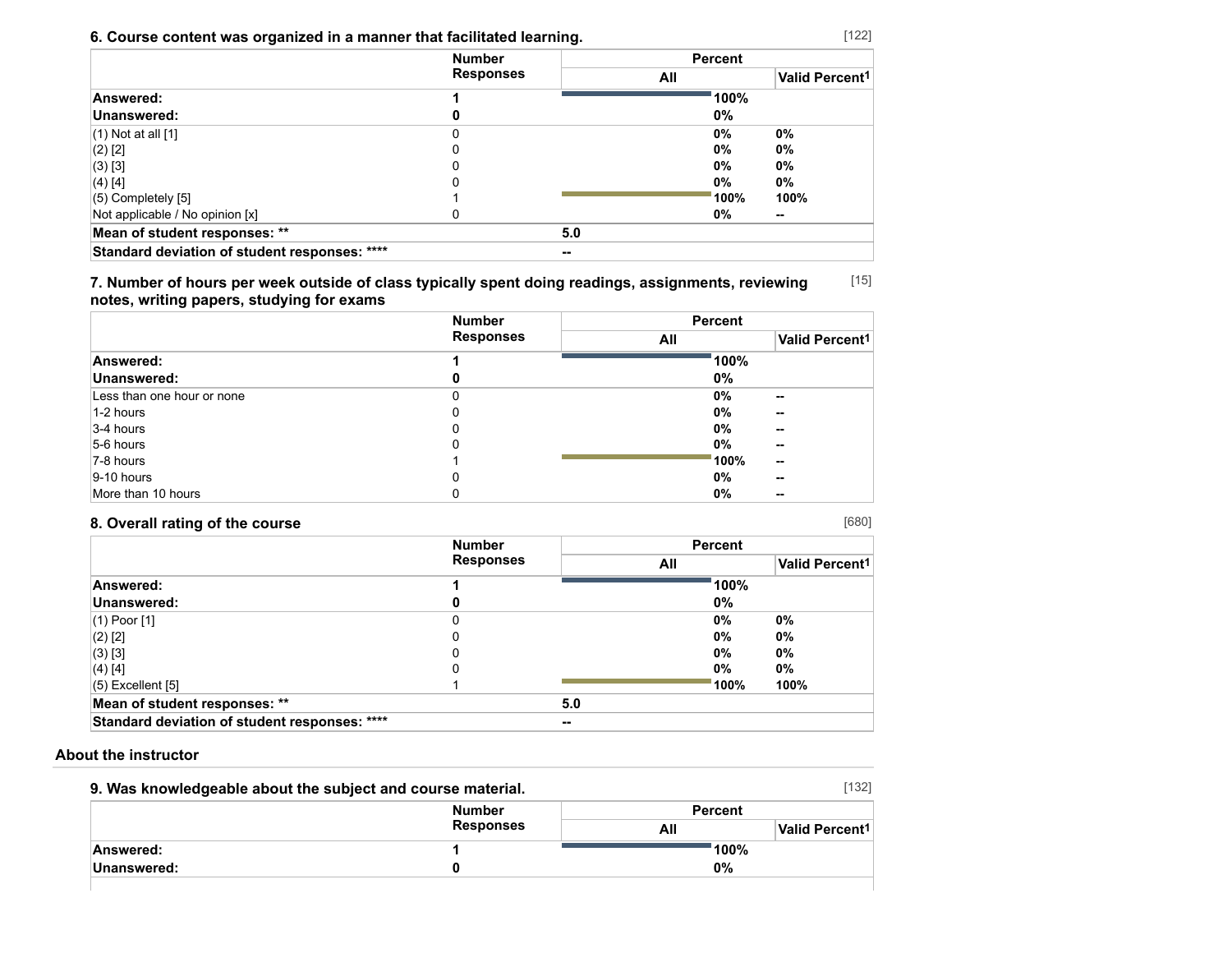| $(2)$ [2]                                     |       | $0\%$  | $0\%$  |  |
|-----------------------------------------------|-------|--------|--------|--|
| $(3)$ [3]                                     |       | $0\%$  | $0\%$  |  |
| $(4)$ [4]                                     |       | 0%     | $0\%$  |  |
| $(5)$ Very knowledgeable [5]                  |       | ່ 100% | 100%   |  |
| Not applicable / No opinion [x]               |       | 0%     | $\sim$ |  |
| Mean of student responses: **                 | 5.0   |        |        |  |
| Standard deviation of student responses: **** | $- -$ |        |        |  |

## **10. Accessibility outside of class.**

|                                               | <b>Number</b>    |     | <b>Percent</b> |                       |
|-----------------------------------------------|------------------|-----|----------------|-----------------------|
|                                               | <b>Responses</b> |     | All            | <b>Valid Percent1</b> |
| Answered:                                     |                  |     | 100%           |                       |
| Unanswered:                                   |                  |     | 0%             |                       |
| $(1)$ Not at all accessible $[1]$             |                  |     | $0\%$          | 0%                    |
| $(2)$ [2]                                     |                  |     | $0\%$          | $0\%$                 |
| $(3)$ [3]                                     |                  |     | $0\%$          | $0\%$                 |
| $(4)$ [4]                                     |                  |     | $0\%$          | 0%                    |
| $(5)$ Very accessible [5]                     |                  |     | 100%           | 100%                  |
| Not applicable / No opinion [x]               |                  |     | 0%             | $\sim$                |
| Mean of student responses: **                 |                  | 5.0 |                |                       |
| Standard deviation of student responses: **** |                  | --  |                |                       |

## **11. Enthusiasm for topic/subject.**

|                                               | <b>Number</b><br><b>Responses</b> |       |       | <b>Percent</b>        |  |
|-----------------------------------------------|-----------------------------------|-------|-------|-----------------------|--|
|                                               |                                   | All   |       | <b>Valid Percent1</b> |  |
| Answered:                                     |                                   |       | 100%  |                       |  |
| Unanswered:                                   |                                   |       | 0%    |                       |  |
| $(1)$ Not at all enthusiastic $[1]$           | 0                                 |       | $0\%$ | $0\%$                 |  |
| $(2)$ [2]                                     |                                   |       | $0\%$ | 0%                    |  |
| $(3)$ [3]                                     |                                   |       | $0\%$ | $0\%$                 |  |
| $(4)$ [4]                                     |                                   |       | $0\%$ | 0%                    |  |
| $(5)$ Very enthusiastic [5]                   |                                   |       | 100%  | 100%                  |  |
| Not applicable / No opinion [x]               |                                   |       | 0%    | $\sim$                |  |
| Mean of student responses: **                 |                                   | 5.0   |       |                       |  |
| Standard deviation of student responses: **** |                                   | $- -$ |       |                       |  |

## **12. Designed and used fair grading procedures.**

|  | $\sim$<br>o esta<br>۰, |
|--|------------------------|
|--|------------------------|

|                                 | <b>Number</b>    | <b>Percent</b> |                       |  |
|---------------------------------|------------------|----------------|-----------------------|--|
|                                 | <b>Responses</b> | All            | <b>Valid Percent1</b> |  |
| Answered:                       |                  | 100%           |                       |  |
| Unanswered:                     |                  | $0\%$          |                       |  |
| $(1)$ Not at all fair $[1]$     |                  | $0\%$          | 0%                    |  |
| $(2)$ [2]                       |                  | $0\%$          | 0%                    |  |
| $(3)$ [3]                       |                  | $0\%$          | 0%                    |  |
| $(4)$ [4]                       |                  | $0\%$          | 0%                    |  |
| $(5)$ Very fair [5]             |                  | 100%           | 100%                  |  |
| Not applicable / No opinion [x] | U                | 0%             | $\sim$                |  |
| Mean of student responses: **   | 5.0              |                |                       |  |

[134]

[133]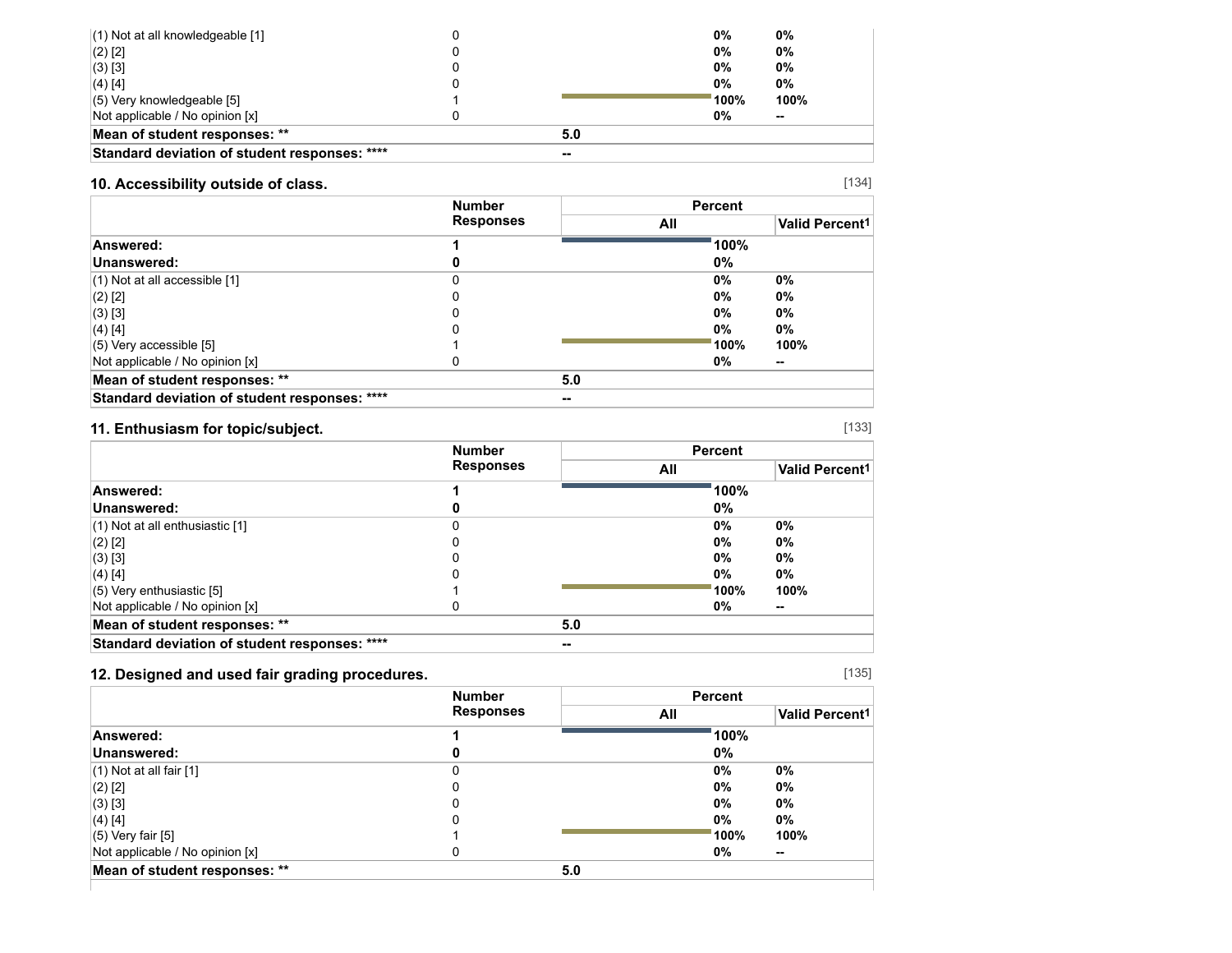#### **13. Provided adequate feedback on exams/papers/performance.**

|                                               | <b>Number</b>    | <b>Percent</b> |       |                       |  |
|-----------------------------------------------|------------------|----------------|-------|-----------------------|--|
|                                               | <b>Responses</b> | All            |       | <b>Valid Percent1</b> |  |
| Answered:                                     |                  |                | 100%  |                       |  |
| Unanswered:                                   |                  |                | 0%    |                       |  |
| $(1)$ Not adequate $[1]$                      |                  |                | $0\%$ | $0\%$                 |  |
| $(2)$ [2]                                     |                  |                | $0\%$ | 0%                    |  |
| (3) [3]                                       |                  |                | 0%    | 0%                    |  |
| (4) [4]                                       |                  |                | 0%    | 0%                    |  |
| $(5)$ Very adequate [5]                       |                  |                | 100%  | 100%                  |  |
| Not applicable / No opinion [x]               |                  |                | 0%    | --                    |  |
| Mean of student responses: **                 |                  | 5.0            |       |                       |  |
| Standard deviation of student responses: **** |                  | --             |       |                       |  |

#### **14. Overall rating of the instructor**

[679]

[681]

[136]

|                                               | <b>Number</b>    |       |       | <b>Percent</b> |                       |
|-----------------------------------------------|------------------|-------|-------|----------------|-----------------------|
|                                               | <b>Responses</b> |       | All   |                | <b>Valid Percent1</b> |
| Answered:                                     |                  |       |       | 100%           |                       |
| Unanswered:                                   |                  |       | $0\%$ |                |                       |
| $(1)$ Poor $[1]$                              | 0                |       | $0\%$ |                | 0%                    |
| $(2)$ [2]                                     |                  |       | $0\%$ |                | 0%                    |
| $(3)$ [3]                                     |                  |       | $0\%$ |                | 0%                    |
| $(4)$ [4]                                     |                  |       | $0\%$ |                | 0%                    |
| $(5)$ Excellent $[5]$                         |                  |       |       | 100%           | 100%                  |
| Mean of student responses: **                 |                  | 5.0   |       |                |                       |
| Standard deviation of student responses: **** |                  | $- -$ |       |                |                       |

#### **15. Use this space for any comments you may have about the course, the instructor, readings, etc.**

**Student 1:** Dr Aquaviva was my favorite instructor out of everyone. She is so positive and really makes you believe you can understand a subject, she is so encouraging !

#### **Department-Specific Questions**

|             | <b>Number</b>    | <b>Percent</b> |                            |
|-------------|------------------|----------------|----------------------------|
|             | <b>Responses</b> | All            | Valid Percent <sup>1</sup> |
| Answered:   |                  | 100%           |                            |
| Unanswered: | O                | 0%             |                            |
| A           |                  | 100%           | $\sim$                     |
| B           | 0                | 0%             | --                         |
| С           |                  | $0\%$          | --                         |
| D           | 0                | $0\%$          | --                         |
|             | 0                | 0%             | --                         |
| Don't know  |                  | 0%             | --                         |

| 17. Course expectations were clear. |        |         | 17651 |
|-------------------------------------|--------|---------|-------|
|                                     | Number | Percent |       |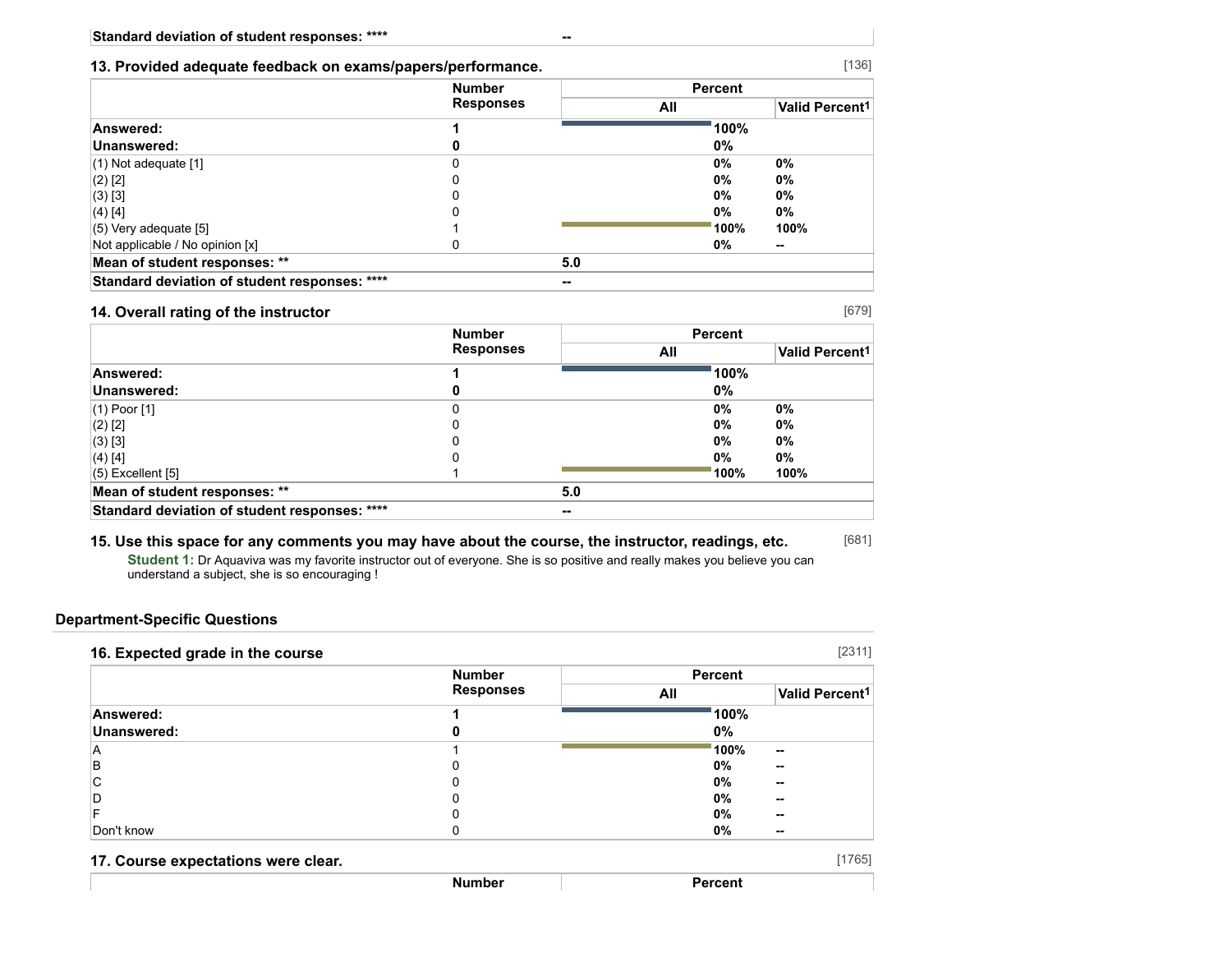|                                               | <b>Responses</b> | All   |      | Valid Percent <sup>1</sup> |
|-----------------------------------------------|------------------|-------|------|----------------------------|
| Answered:                                     |                  |       | 100% |                            |
| Unanswered:                                   |                  |       | 0%   |                            |
| (1) Strongly disagree [1]                     |                  |       | 0%   | 0%                         |
| (2) [2]                                       |                  |       | 0%   | 0%                         |
| (3) [3]                                       |                  |       | 0%   | 0%                         |
| (4) [4]                                       |                  |       | 0%   | 0%                         |
| $(5)$ Strongly agree [5]                      |                  |       | 100% | 100%                       |
| Not applicable/No opinion [x]                 |                  |       | 0%   | $\sim$                     |
| Mean of student responses: **                 |                  | 5.0   |      |                            |
| Standard deviation of student responses: **** |                  | $- -$ |      |                            |

#### **18. Course materials were relevant and current.**

|                                               | <b>Number</b>    |        | <b>Percent</b> |       |
|-----------------------------------------------|------------------|--------|----------------|-------|
|                                               | <b>Responses</b> |        | All            |       |
| Answered:                                     |                  |        | 100%           |       |
| Unanswered:                                   |                  |        | 0%             |       |
| (1) Strongly disagree [1]                     | 0                |        | 0%             | 0%    |
| $(2)$ [2]                                     | 0                |        | 0%             | $0\%$ |
| $(3)$ [3]                                     |                  |        | $0\%$          | 0%    |
| (4) [4]                                       | 0                |        | 0%             | $0\%$ |
| $(5)$ Strongly agree [5]                      |                  |        | 100%           | 100%  |
| Not applicable/No opinion [x]                 | 0                |        | 0%             | --    |
| Mean of student responses: **                 |                  | 5.0    |                |       |
| Standard deviation of student responses: **** |                  | $\sim$ |                |       |

#### **19. Materials in Blackboard were organized and easily accessible.**

[1767]

[1445]

|                                               | <b>Number</b>    |       | <b>Percent</b> |                       |
|-----------------------------------------------|------------------|-------|----------------|-----------------------|
|                                               | <b>Responses</b> |       | All            | <b>Valid Percent1</b> |
| Answered:                                     |                  |       | 100%           |                       |
| Unanswered:                                   |                  |       | 0%             |                       |
| (1) Strongly disagree [1]                     | 0                |       | 0%             | 0%                    |
| (2) [2]                                       |                  |       | $0\%$          | $0\%$                 |
| $(3)$ [3]                                     | 0                |       | 0%             | 0%                    |
| (4) [4]                                       |                  |       | 0%             | 0%                    |
| $(5)$ Strong agree [5]                        |                  |       | 100%           | 100%                  |
| Not applicable/No opinion [x]                 |                  |       | 0%             | --                    |
| Mean of student responses: **                 |                  | 5.0   |                |                       |
| Standard deviation of student responses: **** |                  | $- -$ |                |                       |

## **20. Feedback on assignments and examinations was received in a timely manner.**

|                           | <b>Number</b>    | <b>Percent</b> |                            |
|---------------------------|------------------|----------------|----------------------------|
|                           | <b>Responses</b> | All            | Valid Percent <sup>1</sup> |
| Answered:                 |                  | 100%           |                            |
| Unanswered:               |                  | 0%             |                            |
| $(1)$ Strong disagree [1] |                  | $0\%$          | 0%                         |
| $(2)$ [2]                 |                  | 0%             | $0\%$                      |
| (3) [3]                   |                  | $0\%$          | $0\%$                      |
| (4) [4]                   |                  | 0%             | 0%                         |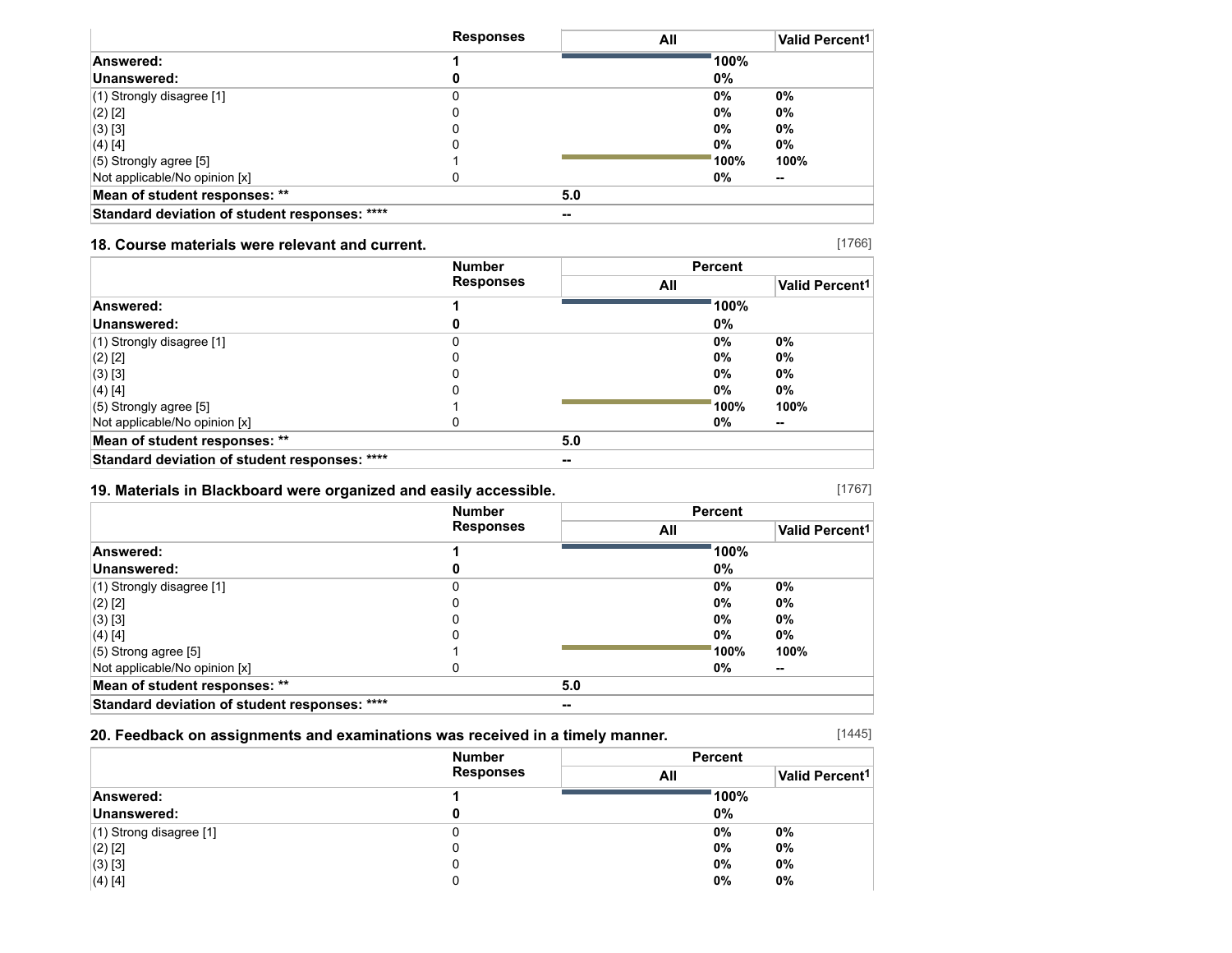| $(5)$ Strongly agree [5]                      |       | $^{\backprime}$ 100% | 100%                     |
|-----------------------------------------------|-------|----------------------|--------------------------|
| Not applicable/ No opinion [x]                |       | 0%                   | $\overline{\phantom{a}}$ |
| Mean of student responses: **                 |       |                      |                          |
| Standard deviation of student responses: **** | $- -$ |                      |                          |

#### **21. The instructor encouraged discussions, questions, and the expression of ideas.**

#### [1768]

|                                               | <b>Number</b><br><b>Responses</b> |     | <b>Percent</b> |                            |
|-----------------------------------------------|-----------------------------------|-----|----------------|----------------------------|
|                                               |                                   | All |                | Valid Percent <sup>1</sup> |
| Answered:                                     |                                   |     | 100%           |                            |
| Unanswered:                                   | o                                 |     | 0%             |                            |
| $(1)$ Strongly disagree [1]                   |                                   |     | $0\%$          | 0%                         |
| $(2)$ [2]                                     |                                   |     | $0\%$          | 0%                         |
| (3) [3]                                       |                                   |     | $0\%$          | 0%                         |
| $(4)$ [4]                                     | 0                                 |     | $0\%$          | $0\%$                      |
| $(5)$ Strongly agree [5]                      |                                   |     | 100%           | 100%                       |
| Not applicable/No opinion [x]                 |                                   |     | 0%             | --                         |
| Mean of student responses: **                 |                                   | 5.0 |                |                            |
| Standard deviation of student responses: **** |                                   | --  |                |                            |

#### **22. The instructor encouraged the use of current resources.**

|                                               | <b>Number</b><br><b>Responses</b> |       | <b>Percent</b> |                       |
|-----------------------------------------------|-----------------------------------|-------|----------------|-----------------------|
|                                               |                                   | All   |                | <b>Valid Percent1</b> |
| Answered:                                     |                                   |       | 100%           |                       |
| Unanswered:                                   |                                   |       | 0%             |                       |
| (1) Strongly disagree [1]                     |                                   |       | $0\%$          | $0\%$                 |
| $(2)$ [2]                                     |                                   |       | $0\%$          | $0\%$                 |
| (3) [3]                                       |                                   |       | $0\%$          | $0\%$                 |
| $(4)$ [4]                                     |                                   |       | $0\%$          | $0\%$                 |
| $(5)$ Strongly agree [5]                      |                                   |       | 100%           | 100%                  |
| Not applicable/No opinion                     |                                   |       | 0%             | --                    |
| Mean of student responses: **                 |                                   | 5.0   |                |                       |
| Standard deviation of student responses: **** |                                   | $- -$ |                |                       |

#### **23. The instructor used effective instructional strategies.**

[2313]

|                                               | <b>Number</b>    |     | <b>Percent</b> |                       |
|-----------------------------------------------|------------------|-----|----------------|-----------------------|
|                                               | <b>Responses</b> |     | All            | <b>Valid Percent1</b> |
| Answered:                                     |                  |     | 100%           |                       |
| Unanswered:                                   |                  |     | $0\%$          |                       |
| $(1)$ Strongly disagree [1]                   |                  |     | 0%             | 0%                    |
| $(2)$ [2]                                     |                  |     | 0%             | $0\%$                 |
| $(3)$ [3]                                     |                  |     | 0%             | 0%                    |
| (4) [4]                                       |                  |     | 0%             | $0\%$                 |
| $(5)$ Strongly agree [5]                      |                  |     | 100%           | 100%                  |
| Not applicable/No opinion                     | O                |     | 0%             | $\sim$                |
| Mean of student responses: **                 |                  | 5.0 |                |                       |
| Standard deviation of student responses: **** |                  | --  |                |                       |

[2314] **24. Please describe the most positive aspect(s) of this course. What should stay the same? (If multiple instructors are responsible for implementing this course, identify the instructor by name when**

[2312]